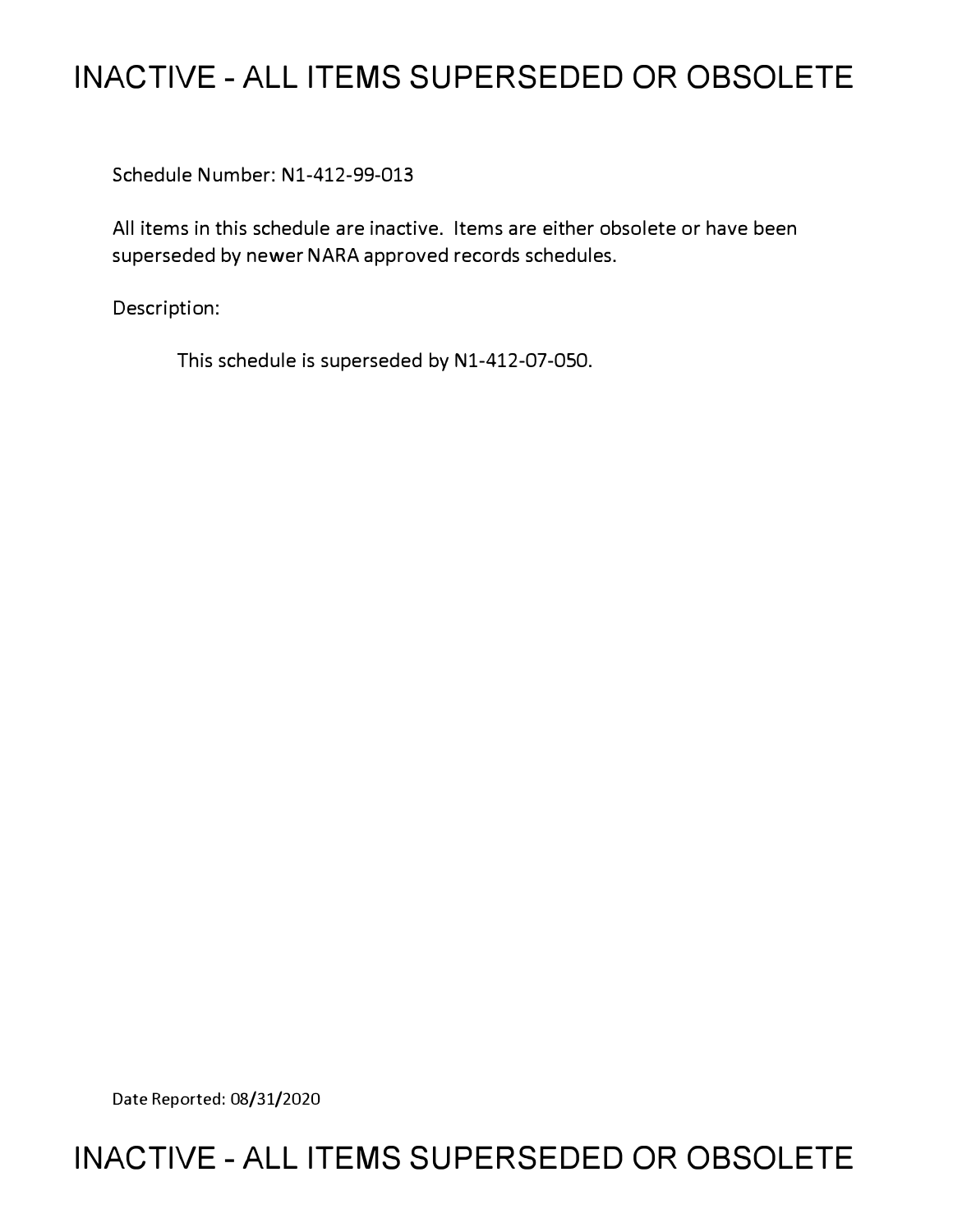|                                                                                                                                                                                                                                                                                                                                                                                         |                                                                                                                                     | NWML.                                         |
|-----------------------------------------------------------------------------------------------------------------------------------------------------------------------------------------------------------------------------------------------------------------------------------------------------------------------------------------------------------------------------------------|-------------------------------------------------------------------------------------------------------------------------------------|-----------------------------------------------|
| <b>REQUEST FOR RECORDS DISPOSITION AUTHORITY</b>                                                                                                                                                                                                                                                                                                                                        | <b>LEAVE BLANK (NARA use only)</b>                                                                                                  |                                               |
| (See Instructions on reverse)                                                                                                                                                                                                                                                                                                                                                           | <b>JOB NUMBER</b><br><u>NI-412-99-13</u>                                                                                            |                                               |
| TO: NATIONAL ARCHIVES and RECORDS ADMINISTRATION (NIR)                                                                                                                                                                                                                                                                                                                                  | DATE RECEIVED                                                                                                                       |                                               |
| WASHINGTON, DC 20408                                                                                                                                                                                                                                                                                                                                                                    | $6 - 14 - 99$                                                                                                                       |                                               |
| 1. FROM (Agency or establishment)                                                                                                                                                                                                                                                                                                                                                       | NOTIFICATION TO AGENCY                                                                                                              |                                               |
| U.S. Environmental Protection Agency                                                                                                                                                                                                                                                                                                                                                    |                                                                                                                                     |                                               |
| 2. MAJOR SUBDIVISION<br>Office of Pesticides Programs                                                                                                                                                                                                                                                                                                                                   | In accordance with the provisions of 44<br>U.S.C. 3303a the disposition request,                                                    |                                               |
| 3. MINOR SUBDIVISION                                                                                                                                                                                                                                                                                                                                                                    | including amendments, is approved except<br>for items that may be marked "disposition<br>not approved" or "withdrawn" in column 10. |                                               |
| Information Resources and Services Division                                                                                                                                                                                                                                                                                                                                             |                                                                                                                                     |                                               |
| 4. NAME OF PERSON WITH WHOM TO CONFER<br>5. TELEPHONE                                                                                                                                                                                                                                                                                                                                   | <b>DATE</b>                                                                                                                         | <b>INITED STATES</b>                          |
| 202-260-9709<br>Rachel Van Wingen                                                                                                                                                                                                                                                                                                                                                       | $3 - 23 - 00$                                                                                                                       |                                               |
|                                                                                                                                                                                                                                                                                                                                                                                         |                                                                                                                                     |                                               |
| of this agency or will not be needed after the retention periods specified; and that written concurrence from<br>the General Accounting Office, under the provisions of Title 8 of the GAO Manual for Guidance of Federal<br>Agencies,<br>is not required:<br>is attached; or<br><b>KE OF AGENCY REPRESENTATIVE</b><br>DATE<br><b>TITLE</b><br>SIGNA<br>5/24/99<br>Wirkachel Van Wingen | has been requested<br>Agency Records Officer                                                                                        |                                               |
|                                                                                                                                                                                                                                                                                                                                                                                         |                                                                                                                                     |                                               |
| 7 <sub>1</sub><br><b>ITEM</b><br>8. DESCRIPTION OF ITEM AND PROPOSED DISPOSITION<br>NO.                                                                                                                                                                                                                                                                                                 | 9. GRS OR<br><b>SUPERSEDED</b><br><b>JOB CITATION</b>                                                                               | 10. ACTION<br><b>TAKEN (NARA</b><br>USE ONLY) |
| See attached U.S. EPA Records Schedule 362                                                                                                                                                                                                                                                                                                                                              |                                                                                                                                     |                                               |
|                                                                                                                                                                                                                                                                                                                                                                                         |                                                                                                                                     |                                               |

36 CFR 1228 *·n,,ill fn-1:) I I') tu jrr·uJ*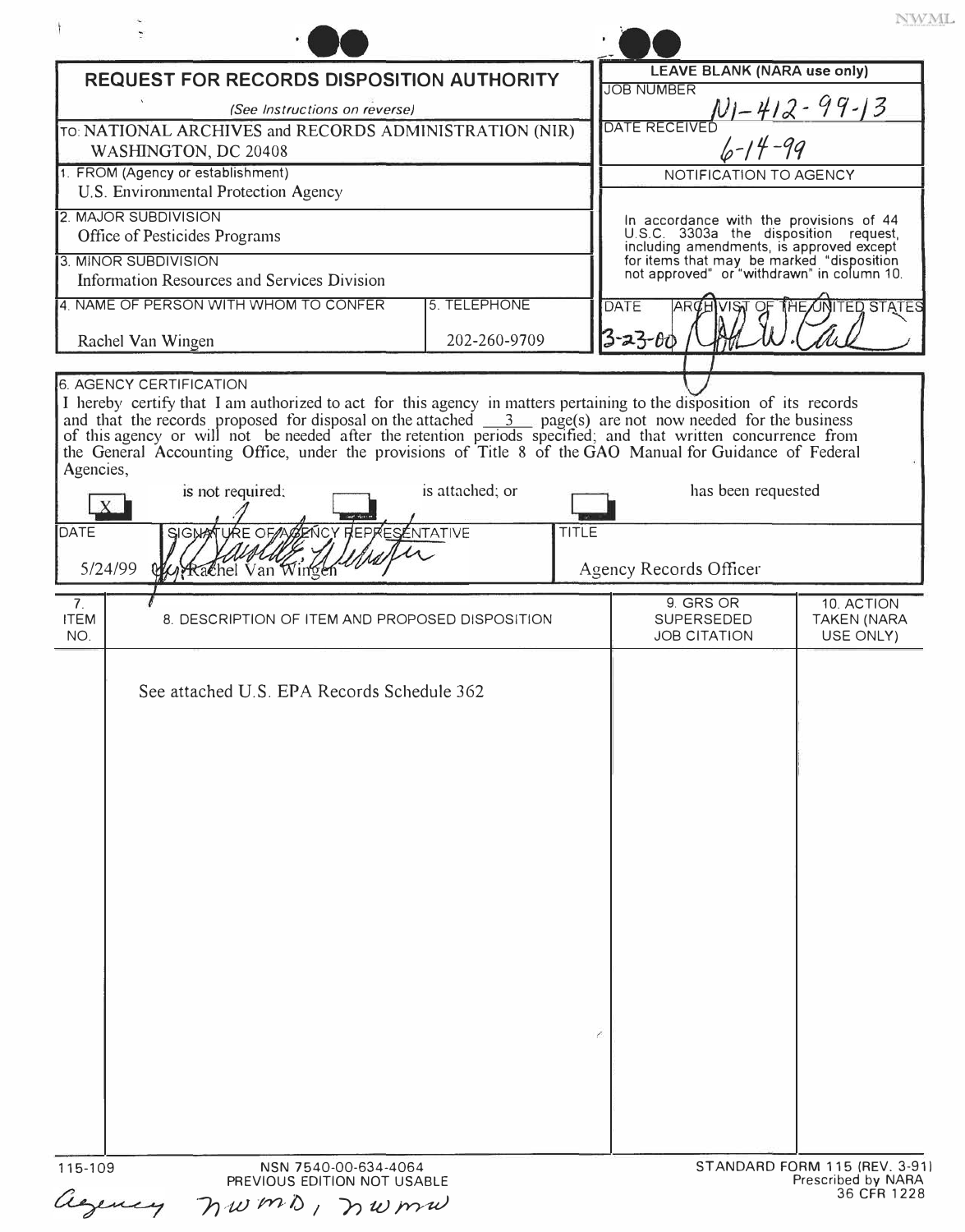



### U.S. EPA RECORDS SCHEDULE

**SERIES TITLE:** Company Transfer Correspondence File

**PROGRAM:** Pesticides

**EPA SERIES NO:** 362

 $\cdot$   $\cdot$   $\cdot$   $\cdot$ 

**AGENCY FILE CODE:** PEST 362 DRAFT

**NARA SCHEDULE NO.** Pending (Use this number to retire records to the FRC)

**APPLICABILITY:** Headquarters

*IDENTIFYING INFORMATION:* 

**DESCRIPTION:** Records consist of correspondence, transfer agreements, affirmation documents, and other supporting documentation that document the transfer/ownership of companies, products, and data.

a. Paper records;

b. Microfilm records;

c. Electronic versions created by electronic mail and word processing applications.

**ARRANGEMENT:** Arranged by company number.

**TYPE OF RECORDS: SPECIFIC RESTRICTIONS:**  Case file **MEDIUM: VITAL RECORD:**<br> **Paper, microfilm, electronic** Yes

Paper, microfilm, electronic

**FUNCTIONS SUPPORTED:**  Program operations

**SPECIFIC LEGAL REQUIREMENTS:**  Federal Insecticide, Fungicide, and Rodenticide Act, as amended NWML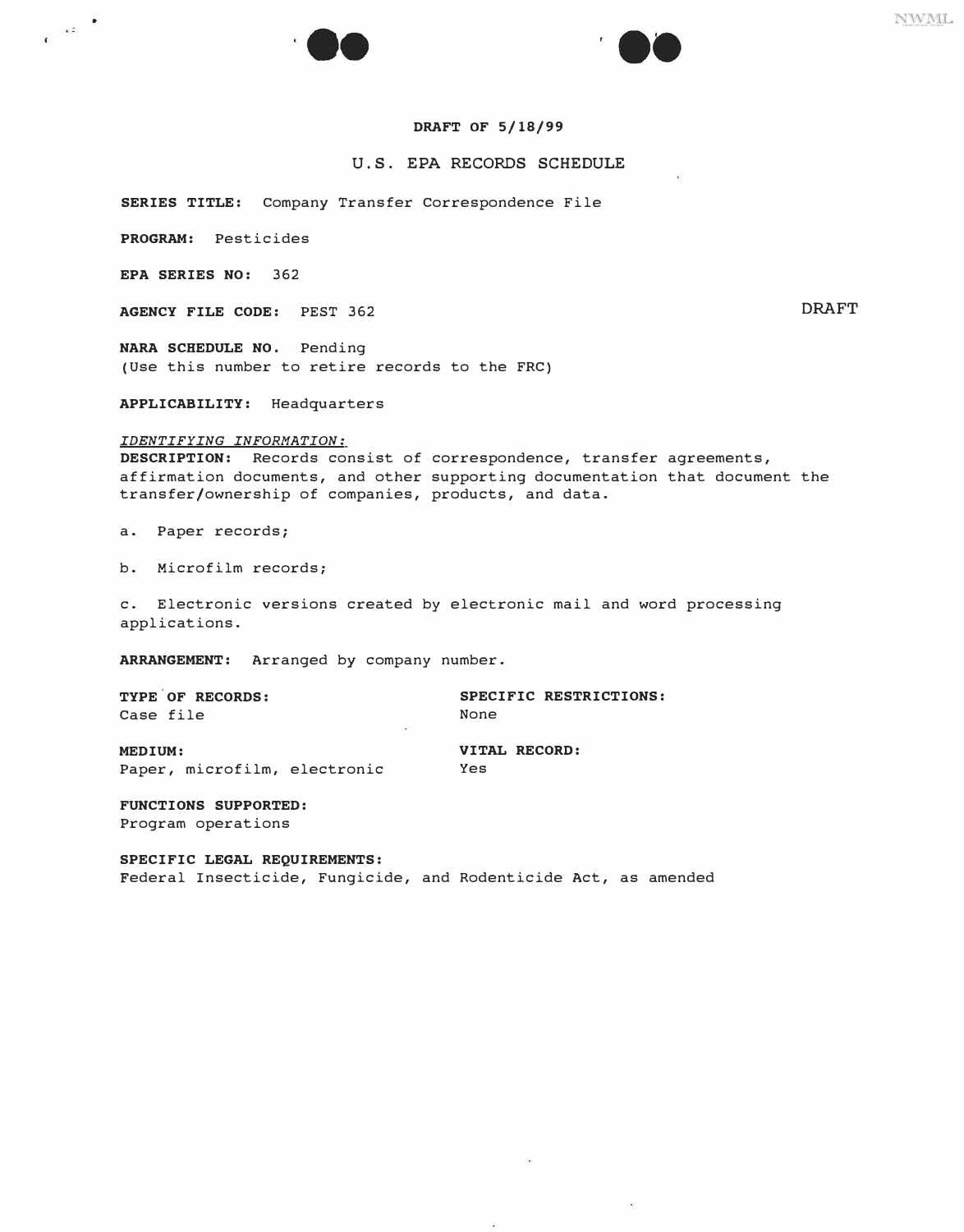#### **EPA SERIES NO. 362**

٠

 $\overline{1}$ 

| DISPOSITION INFORMATION: |                    |                            |  |  |  |  |
|--------------------------|--------------------|----------------------------|--|--|--|--|
|                          | FINAL DISPOSITION: | TRANSFER TO FRC PERMITTED: |  |  |  |  |
|                          | a. Disposable      | Yes                        |  |  |  |  |
|                          | b. Disposable      | Yes                        |  |  |  |  |
|                          | c. Disposable      | <b>No</b>                  |  |  |  |  |

**FILE BREAK INSTRUCTIONS:** Break file at end of calendar year. DRAFT

### **DISPOSITION INSTRUCTIONS:**

a. Keep in office 2 years, then retire to FRC. Destroy when,20 years old. If microfilmed, destroy paper after completion of inspections and corrections to film.

b. Retire silver master to the FRC after completion of inspections and corrections, along with finding aids and indexes. Retain one or more sets of diazo copies for office use. Destroy when 20 years old.

c. Delete when record copy is generated.

#### *APPLICATION GUIDANCE:*

**REASONS FOR DISPOSITION:** Records contain one-of-a-kind information that is used to support registration and enforcement actions.

**AGENCY-WIDE GUIDANCE:** Microform copies are to be produced in accordance with standards in 36 CFR 1230.10 and 1230.20. If paper records are not converted to microfilm, apply disposition a to the paper records.

**PROGRAM OFFICE GUIDANCE/DESCRIPTIVE INFORMATION:** 

| CUSTODIAL INFORMATION:                                          |                                                                  |
|-----------------------------------------------------------------|------------------------------------------------------------------|
| CONTROLLING UNIT:                                               | <b>CONTACT POINT:</b>                                            |
|                                                                 |                                                                  |
| Name: Information Resources and Name: Donna Parker              |                                                                  |
| Services Division                                               |                                                                  |
|                                                                 |                                                                  |
| Location: CM2                                                   | Mail Code: 7502C                                                 |
|                                                                 |                                                                  |
| Inclusive Dates: 1987 - present Telephone:                      |                                                                  |
|                                                                 |                                                                  |
|                                                                 | Volume on Hand (Feet): 4 ft. Office: Information Services Branch |
|                                                                 |                                                                  |
| Annual Accumulation: 2 ft.                                      | Room:                                                            |
| (feet or inches)                                                |                                                                  |
| CONTROL INFORMATION:                                            |                                                                  |
| RELATED ITEMS: EPA 315, EPA 327                                 |                                                                  |
|                                                                 |                                                                  |
| PREVIOUSLY APPROVED BY                                          |                                                                  |
| <b>NARA SCHEDULE NOS:</b> $NCl-412-76-9/7$ , $NCl-412-85-24/15$ |                                                                  |